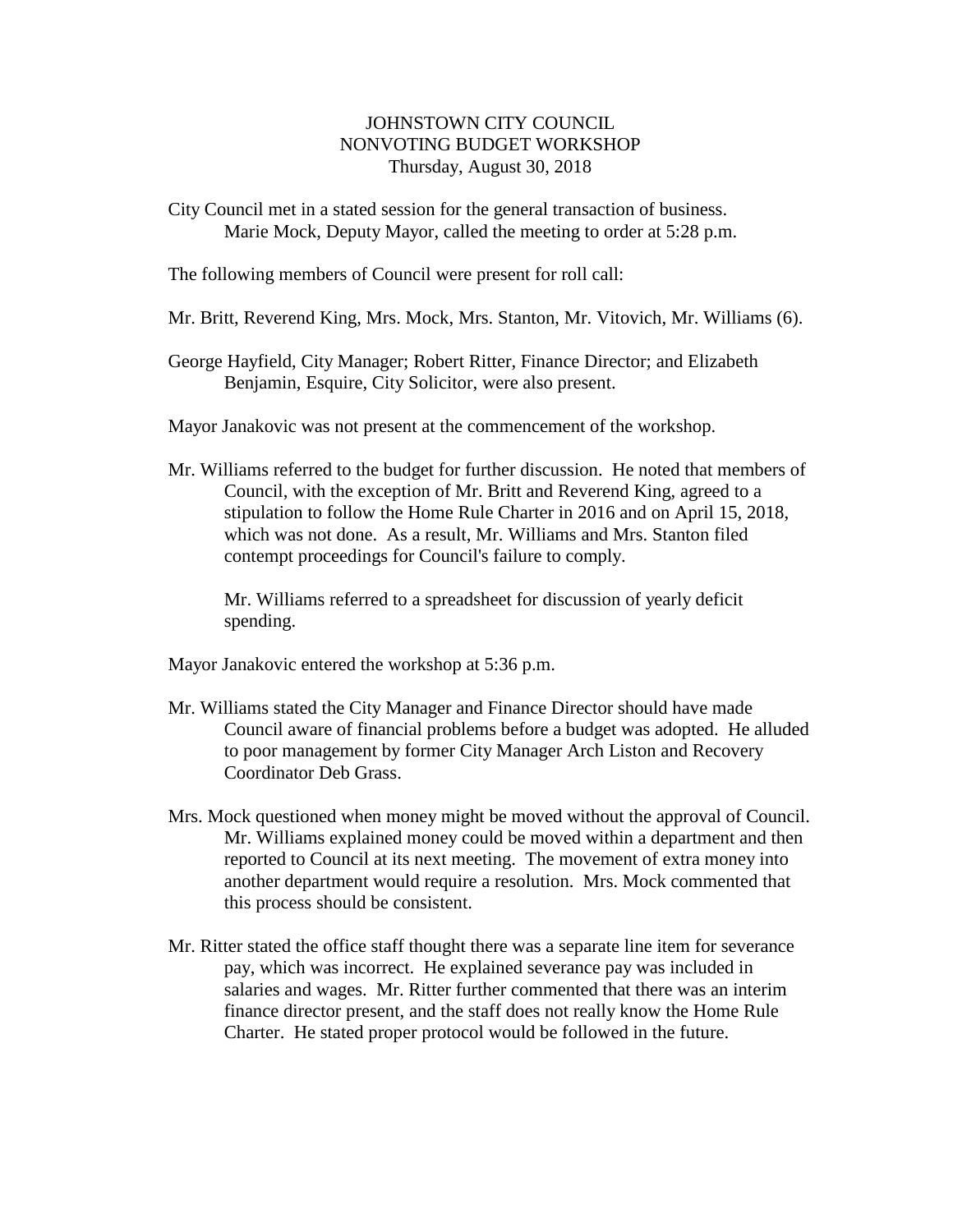Thursday, August 30, 2018 Stated Meeting, continued

- There was discussion regarding the process to delete unnecessary accounts. Mr. Williams explained the course of action would involve a budget amendment.
- The City Manager has the authority to transfer within the department from line item to line item. A list of changes was noted for Council's review.
- Mr. Williams referred to the July financial report for further discussion of accounts in excess of what was budgeted and which could be applied to different line items. The City Manager reported that every deficit had been managed. He referred to a memo that directed that Council be notified of any line item change at its next meeting.
- Mr. Ritter commented that almost 80 changes had been made, which would balance and make every line item positive once entered. Mr. Hayfield noted every line item had projected revenue, and there would be funds necessary to balance the budget.

The City Manager noted that expenses this year for the Police Department were overstated by \$340,000.

- Mr. Ritter stated processed bills would be compared to the remaining balance on that line item. If line item becomes negative, the matter would be reviewed.
- Mr. Williams suggested review of the purchasing ordinance. There was further discussion regarding proper management of department budgets and understaffing. Mayor Janakovic stated there has to be a "balance" and enough people to adequately run the departments.
- There was discussion regarding the payroll accounts as well as the definition of premium pay. Ms. Benjamin explained premium pay is a term of art for unionized employees. It was suggested that the premium pay item be removed at the end of the calendar year.
- Mr. Hayfield stated all line items would be examined. Transfers would be made where necessary and noted on the agenda for October's meeting.
- Mr. Williams requested the opportunity to review the monthly financial report and budget with the adjusted totals. After further discussion, the Mayor stated the August 31, 2018 numbers would be on the agenda for the next meeting scheduled for September 12, 2018. Mrs. Mock suggested an interim report be provided so adjustments could be made before September 30, 2018. Ms. Benjamin suggested that updated monthly reports be provided for use at budget discussions for next year.